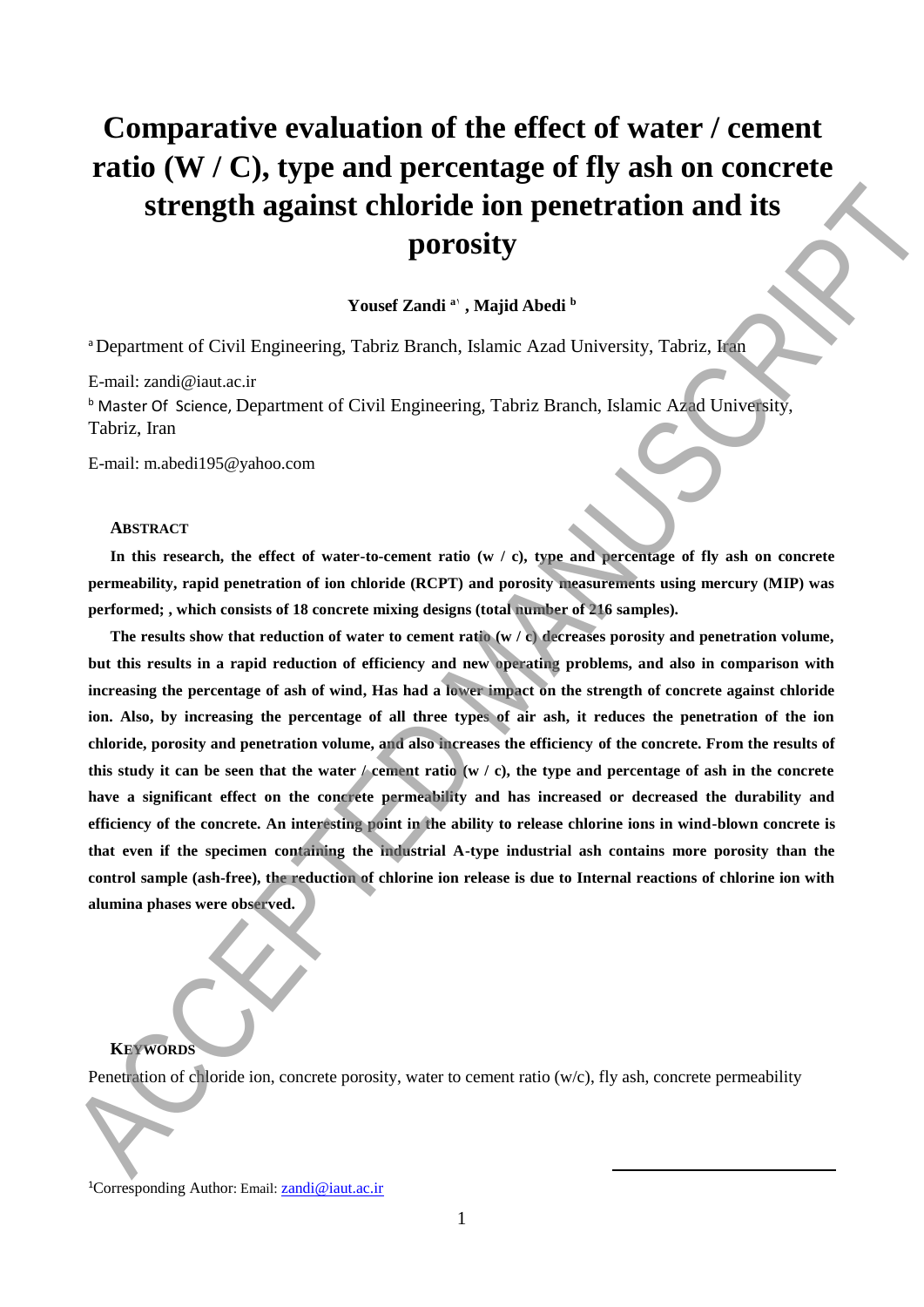## **1. Introduction**

Reinforced concrete is one of the most unique compounds in the world .Nevertheless, the embedded steel corrosion in concrete has led to costly repairs and sometimes structures subject to destruction (1) This is one of the most important problems of concrete durability (2); which this steel corrosion damages the concrete in two ways :1-it reduces the cross section of the rebar.2-it creates corrosion products which are larger in volume than the steel itself (3). One of the most important contributing factor to the durability of concrete is its permeability. The Capillary pores that remain in the concrete due to excessive evaporation of water is considered the most important cause of porosity and permeability of concrete (4). The more the pores are connected, the more concrete the penetration is. The excess water also increases the shrinkage cracks. These cracks themselves are the path to penetrate water and chemicals. Deeper cracks lead to faster corrosion of embedded steel in concrete (5,6,7,8,9,10,11,12,13,14). In this study, the effect fly ash and water / cement ratio on concrete durability is investigated. The penetration and porosity tests were carried out and the results were evaluated. and control is the porton in the solution of the porton and the solution volume decreases. Accepted the porton in the solution volume decreases. Accepted to the property of the policy space of the penetration volume decre

## **2. Laboratory process**

## **2.1 Material**

Used Cement: Portland cement of type 1-425 of Sufian cement factory, was used according to ASTM C150 standard.Used aggregates: Crushed coarse aggregates with a maximum size of 25 mm and natural fine aggregates were used according to ASTM C33 standard. Also from polycarboxilat super-lubricant, was used according to ASTM C494 standard. Also, three types of fly ash used as ASTM C618 in class C, F and industrial fly ash brand A produced used.

# **2.2 Details and testing procedures**

Rapid Chloride ion Permeability Test (RCPT): The rapid permeability of chloride ion according to the ASTM C1202 standard has been widely used in the world. In this research, experiments were carried out on specimens at 91 days of age.Mercury Intrusion Porosimetry Theory (MIP): The determination of concrete porosity test was conducted at the age of 91 days. In this study, porosimeter PASCAL 140 and 440 © Thermo Finnigan Italia were used on this sample.

## **3. The results of the tests and their analysis**

**3.1 Effect of water / cement ratio (w/c) on concrete strength against chloride ion penetration and its porosity**

As shown in Fig. 1, the results of the test indicate that there is a relationship between the ratio of water to cement and rapid chloride ion permeability. Also, by decreasing the ratio of water to cement  $(w / c)$ , the rapid diffusion of chloride ions from the sample decreased from 0.46 to 0.3 by about 45%.Based on the results obtained from Fig. 1, it can be said that the amount of chloride ion penetration in the test specimens with mix design according to table 4 is based on the ASTM C1202 / AASHTO T277 standard between moderate to high. In other words, increasing the water to cement ratio (w / c) increases the rapid penetration of the chloride ion.As shown in Fig. 2, the results show that with decreasing water / cement ratio, concrete porosity decreases from 0.46 to 0.3.



**Figure 1. Effect of water to cement ratio on concrete strength against chloride ion penetration**





## **3.2 Influence of fly ash on concrete strength against chloride ion penetration and porosity:**

The results of the test show that, there is a relationship between the rate of chloride ion penetration and the percentage of fly ash. That's why the relationship is more accurate. By increasing the percentage of all three classes of fly ash, the permeability of the fly ash decreases, resulting in a decrease in the total flow rate by Columbus. In addition by increasing the percentage of all three classes of fly ash, the descending slope of graphs decreases. The permeability can be reduced by increasing the percentage of all three classes of fly ash. As a result, the total flow rate is reduced by coulomb. The results of the test show that with increasing the percentage of all three classes of fly ash, the diameter of